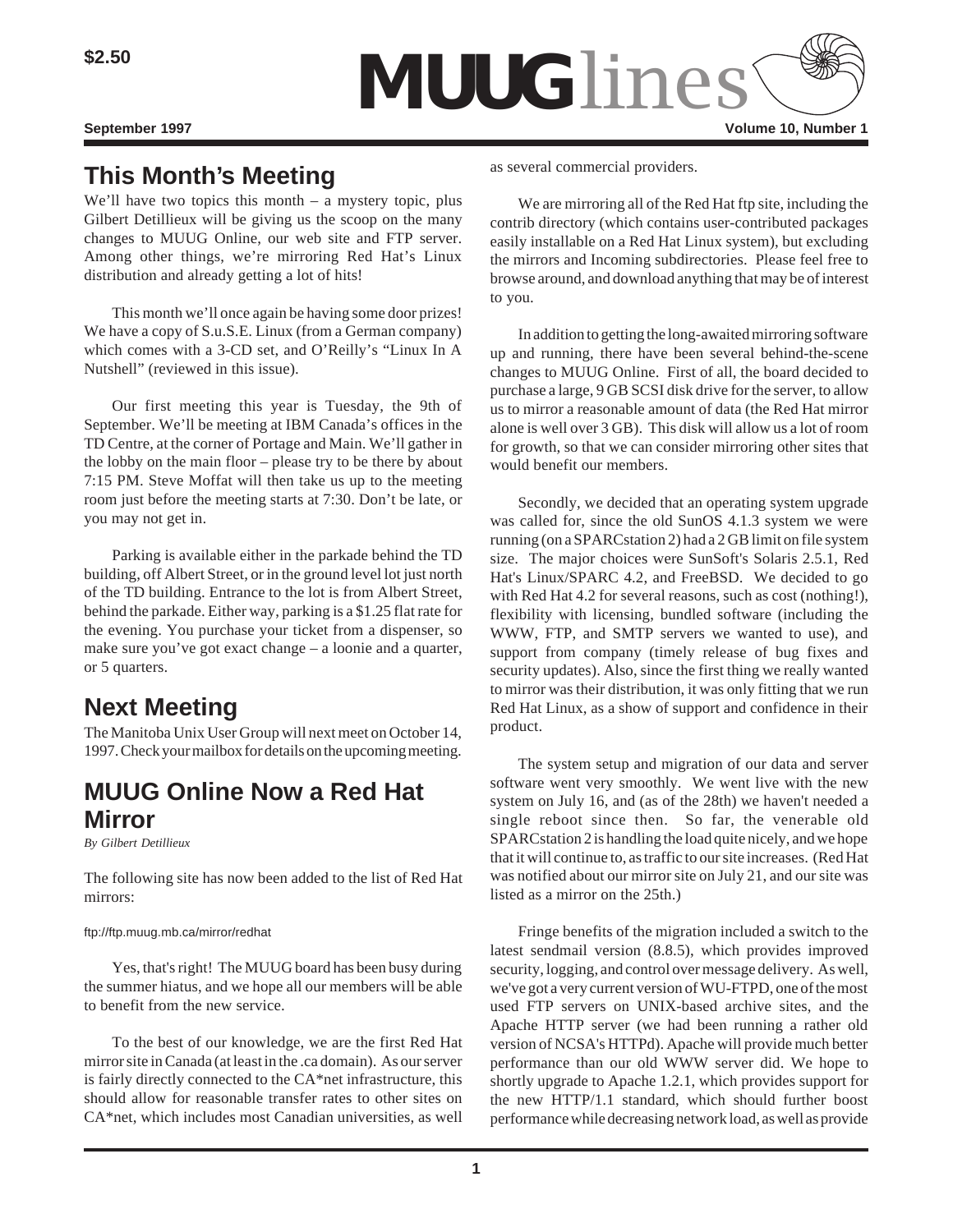#### **Volume10, Number 1 September 1997**

us with much more flexible logging options.

As was mentioned earlier, we can now consider mirroring other sites, including other Linux distributions, UNIX software, and so on, that would benefit our members. We currently have about 4 GB of free space, and another 1 GB can be made available by reusing the old disk (which currently still contains old SunOS file systems). As this is not an unlimited resource, consideration will have to be taken for the size of the distribution and potential interest to our members. We hope to discuss this further at the September meeting, so plan on attending if this is of interest to you. Also, feel free to email us at <board@muug.mb.ca> with any suggestions you have for stuff you'd like to see mirrored.

## **Book Review: Linux In A Nutshell**

I've held off buying Linux books, opting instead to learn what I can from the Internet, the Linux Journal, and of course MUUG. However, I've often wished I could find a handy reference to some of the more common Linux commands and utilities for those times when I start feeling pretty novice. So when I was offered a chance to look through Linux In A Nutshell, it wasn't hard to say 'yes'.

The book purports to be a quick desktop reference, and in fact it is essentially an update from O'Reilly's earlier book, "UNIX In A Nutshell". As a reference, there is no hand-holding or tutorial material, but the author is kind enough to steer you in the direction of some other works of that sort.

There is broad coverage here. The first chapter of reference is chapter 2, "Linux User Commands", and comprises about a quarter of the book. Serendipitously, the first command

listed is 'apropos', which searches man pages for a keyword: If you're not sure what you're looking for, this is a good place to start!

I quickly noticed that there isn't any cross-referencing to other commands that you may find helpful (e.g. 'see also'). However, the listings are concise and readable, and other chapters (there are 14) contain commands grouped by major topics.

Several of the chapters cover the three major command-interpreter shells, various editors and GNU awk (but not perl, which clearly deserves its own book for any kind of discussion, and that's available from O'Reilly too!). While the tutorial aspect is non-existent, the discussions there are enough to get the adventurous started, and they're more than clear enough for reference use.

I did say that this isn't a tutorialtype book, but it was nice to see that the important command group "System and Network Commands" has a separate chapter devoted to an overview of that topic, as well as one for the commands themselves.

Overall, I'd say that it's a very good addition to most users' libraries, including advanced administrators. At \$28.95, it will shortly be added to mine!

## **The I2O standard: a threat to free software?**

I2O is a developing standard for highperformance computer peripherals. The standard is said to be "non-proprietary" — however, it is a closed standard that requires a non-disclosure agreement, and requires developers to get a \$5000/ year license to develop software or hardware for it.

Members can't disclose source code

for their drivers, and they must stop making hardware or software for I2O if they lose membership. (Members have the power to vote out other members.)

To say the least, developers for free operating systems will have difficulty complying with this standard. If these I2O peripherals become commonplace, Linux developers will find their software blocked from running on PC hardware.

The backers of this standard include Microsoft, Novell, Hewlett-Packard, and NETFrame.

As an alternative, Software in the Public Interest, the parent organization for the Debian project, already have the second draft of a proposal for an Open Hardware Certification program that is starting to gain support. For more information about I2O, see their web site at http://www.i2osig.org/.

UPDATE, July 22nd: See also the WiReD News coverage of this issue at http://www.wired.com/news/news/ technology/story/5343.html

## **Vote in Linux Journal's 1997 Readers' Choice Awards!**

Linux Journal, the Premier Linux Magazine, is conducting its annual poll of Linux users. Vote for your favorites in twenty different categories including: Most desired upgrade, favorite shell and most indispensible Linux book.

The voting will take place on the Linux Journal web site from July 11th through August 26th. To place your vote simply go to http://www.ssc.com/ lj/readchoice.html and follow the directions there. Please do not submit more than one form because all duplicate entries will be deleted.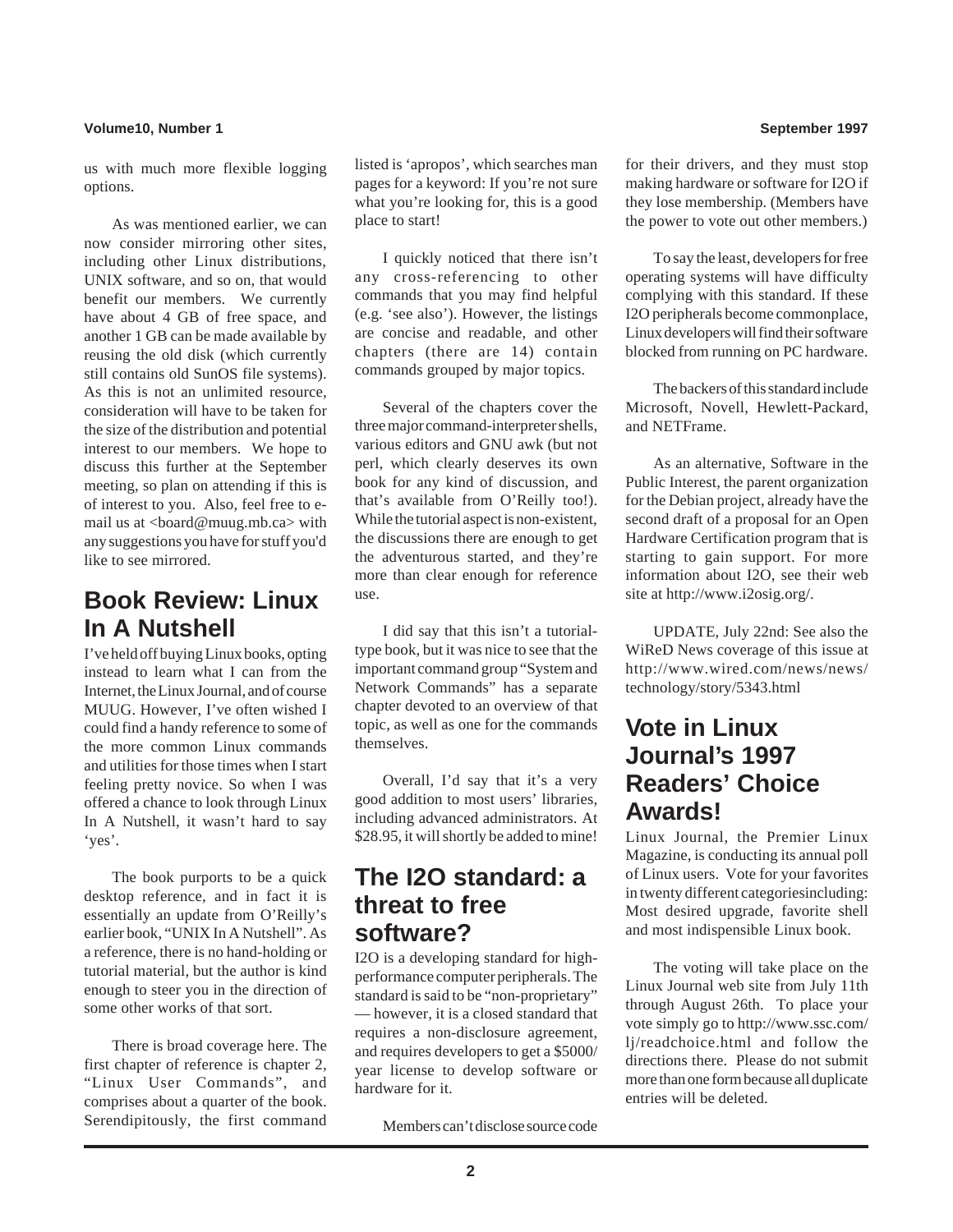Results will be published in the December issue of Linux Journal (on newsstands early November).

Subscriptions to Linux Journal are available by calling our toll free number (in the US/Canada) 888 66 LINUX or over our web page at http:// www.ssc.com/lj/.

#### **Boot Information Display**

*By Jon Cox jcox@cx.tufts.edu*

I saw an article in July's LG that talked about using watch as a better way to monitor ftp downloads — there 's an even BETTER way: Check out ncftp. It works much like ftp, but shows a progress bar, estimates time to completion, and saves bookmarks of where you've been. I think neftp is pretty standard on all distributions these days.

#### **Consider Glimpse Instead of Grep**

*By Jon Cox jcox@cx.tufts.edu*

While grep works as a tool for searching through a big directory tree for a string, it's pretty slow for this kind of thing & a much better tool exists — Glimpse. It even has an agrep-style stripped down regexp capability for doing "fuzzy search", and is astonishingly fast. Roughly speaking: glimpse is to grep as

locate is to find

I believe the latest rpm version is glimpse-4.0-4.i386.rpm You can find it in any site that mirrors Red hat's contrib directory.

### **Diald Remote Control**

*By Wim Jongman dblyuiam@xs4all.nl*

I have been a satisfied diald user for quite some time. one of the things that were on my list of favorites was the possibility to activate the link from another location. I have written a small

shell script that waits for activity on my telephone line.

If activity has been detected the script submits the ping utility which causes diald to set up a link to my ISP. If activity is detected from the inside (diald does the dialing) then the ping is also performed but there can be no harm in that.

My /etc/diald.conf looks like this: mode cslip connect /usr/local/bin/connect device /dev/cua2 speed 115200 modem lock crtscts local local.ip.ad.dres remote ga.te.way.address mtu 576 defaultroute ip-up /usr/local/bin/getmail & ip-down /usr/local/bin/waitmodem & include /usr/lib/diald/standard.filter

The first time the link goes down, the program waitmodem is submitted. The script for /usr/local/bin/waitmodem is:

#!/bin/bash

# This script waits for data entering the modem. If data has arrived, # then a host is pinged to allow diald to # setup a connection (and you to telnet in.) if test -f /var/locks/waitmodem then exit 0 else touch /var/locks/waitmodem sleep 5 read myvar < /dev/cua2 ping -c 10 host.com > /dev/nul & > /dev/ nul rm /var/locks/waitmodem exit 0

fi

If the diald decides to drop the link, the ip-down keyword activates the waitmodem script. This creates a lock in /var/lock(s) and sleeps for five seconds to allow the modem buffers to flush. Then the modem device is read

#### **September 1997 Volume 10, Number 1**

and if activity occurs, the ping is submitted. Change the italic bits in the scripts. The lock is removed and diald dials out. This allows you to access your machine. I guess you have to have a static ip for it to be useful.

#### **Hard Disk Duplication**

*By Jerko Golubovic jerko.golubovic@public.srce.hr*

A comment on article "HARD DISK DUPLICATION" written by mcablec@ucsd.edu in Linux Gazette #18 (June 97).

What I did at my place is following: I SetUp root-NFS system to boot usable configuration over network. I just need a floppy with appropriate kernel command-line and system brings up.

When system brings up I mount as /root NFS volume where I store compressed images. In that way I have them readily available when I log-in. With dmesg I find about geometry of the hard disk of the target system. Then, for taking a new image I do: cat /dev/hda | gzip -9 > <somename>.gz

And for restore: zcat <somename>.gz > /dev/hda

Of course, I don't have to use such system. It is enough to prepare one boot floppy containing just FTP client and network config. I made two shell scripts:

 $h^{\cdot}$ #!/bin/sh cat /dev/hda | gzip -9

r: #!/bin/sh gzip -d > /dev/hda

Then, in FTP you do:

put |./b <somename>.gz (to save image) get <somename.gz> |./r (to restore image)

ANY FTP server on ANY platform